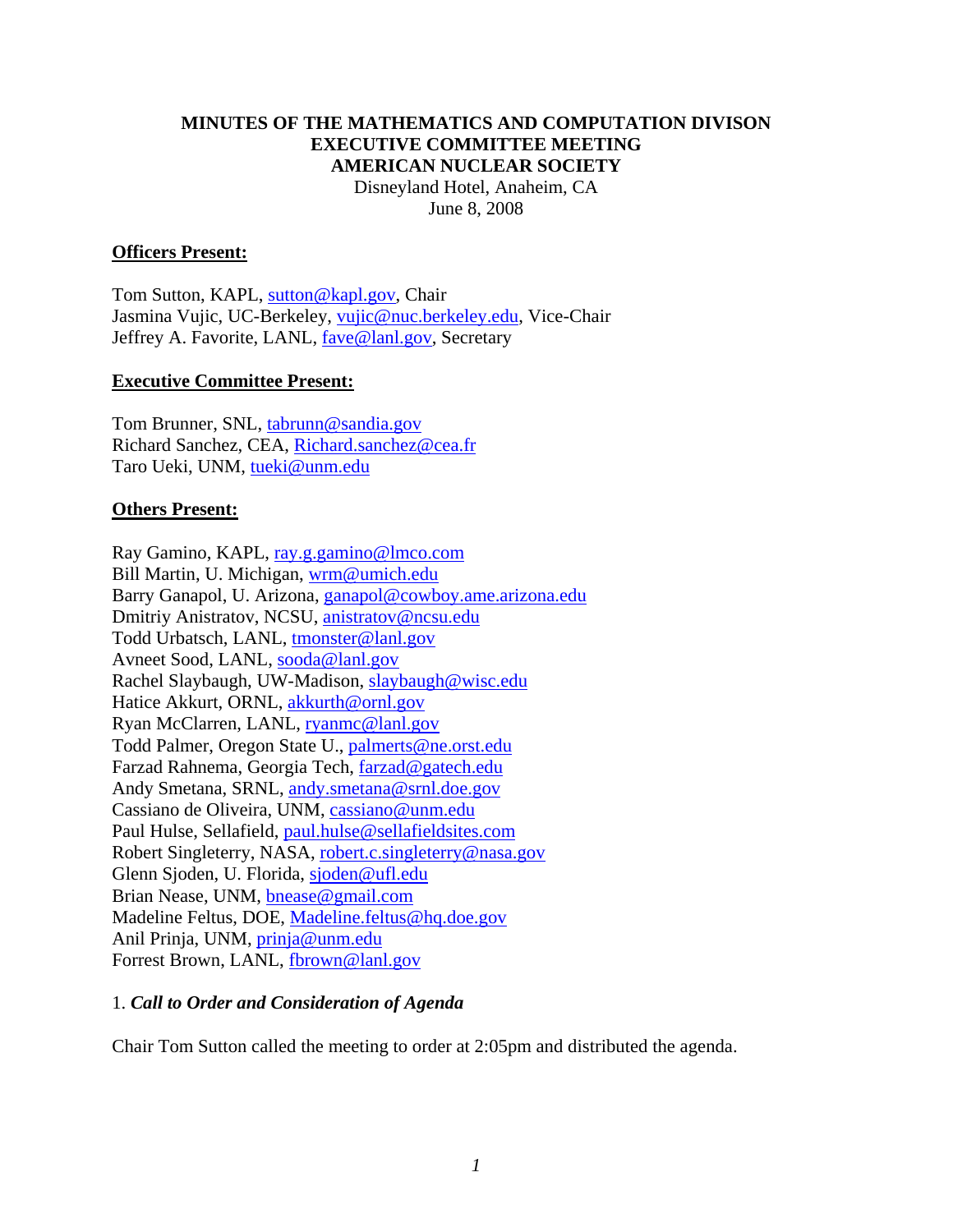#### 2. *Student Conferences*

Two students from Texas A&M, which hosted the 2008 Student Conference, visited the Committee to thank us for our support and report on the conference. They used our donation for best paper awards. The M&C sessions were popular. 375 students attended as well as 175 professionals representing 40 companies, 30 of which were at the career fair. On-site job offers were reported. 16 universities were at the university fair. There were 154 student presentations and 16 posters.

Two students from the University of Florida visited the Committee to ask for money (\$2000) as well as M&C participation at the next student conference, to be held April 1-5, 2009, at U. Florida. They want to motivate students to get involved in ANS. They want M&C members as judges. They want an M&C member to give a little talk about the Division. Action item: The Committee did not act on this request; a vote should be taken at the next meeting.

# 3. *Approval of Previous Meeting Minutes* – Jeff Favorite

The minutes of the November 11, 2007 meeting held at the Omni Shoreham Hotel in Washington, DC, were distributed and approved unanimously (various firsts and seconds).

#### 4. *Report on Professional Division Committee Meeting* – Tom Sutton

Tom Sutton attended the Professional Divisions Committee Meeting. The main topics covered were:

 a. ANS wants to revitalize utility involvement with the Society (note by JAF: this was also on the November PDC agenda).

b. ANS wants to increase advocacy but stay non-profit.

c. ANS wants to engage both presidential campaigns.

# 5. *Adoption of Division Rules* – Tom Sutton

In times past, each ANS Division had its own by-laws. A few years ago, ANS decided that each Division should have the same by-laws except for the Division's name and its goals. The different needs of each Division were to be incorporated in a set of specific Division rules. It isn't clear why this format, requiring different rules for the Divisions, is better than the previous one in which Divisions had different by-laws, but that was not the topic under discussion. Tom made a first draft of a set of rules for M&C. He took the old by-laws, compared with the new standard by-laws, and made anything extra a "rule." There were three exceptions: 1) He reserved a slot for a non-US member on the M&C Executive Committee; 2) He changed the terms of Treasurer and Secretary from one year to two years (note by JAF: this was discussed at the last meeting); 3) He formalized the rotation for Program Committee Chair that the Division has been using. Barry Ganapol suggested some changes regarding the Benchmark Committee and Andy Smetana noticed a typo. Tom has an action item to modify the rules that he has drafted and send them to the Committee for an email vote. Bill Martin volunteered to help.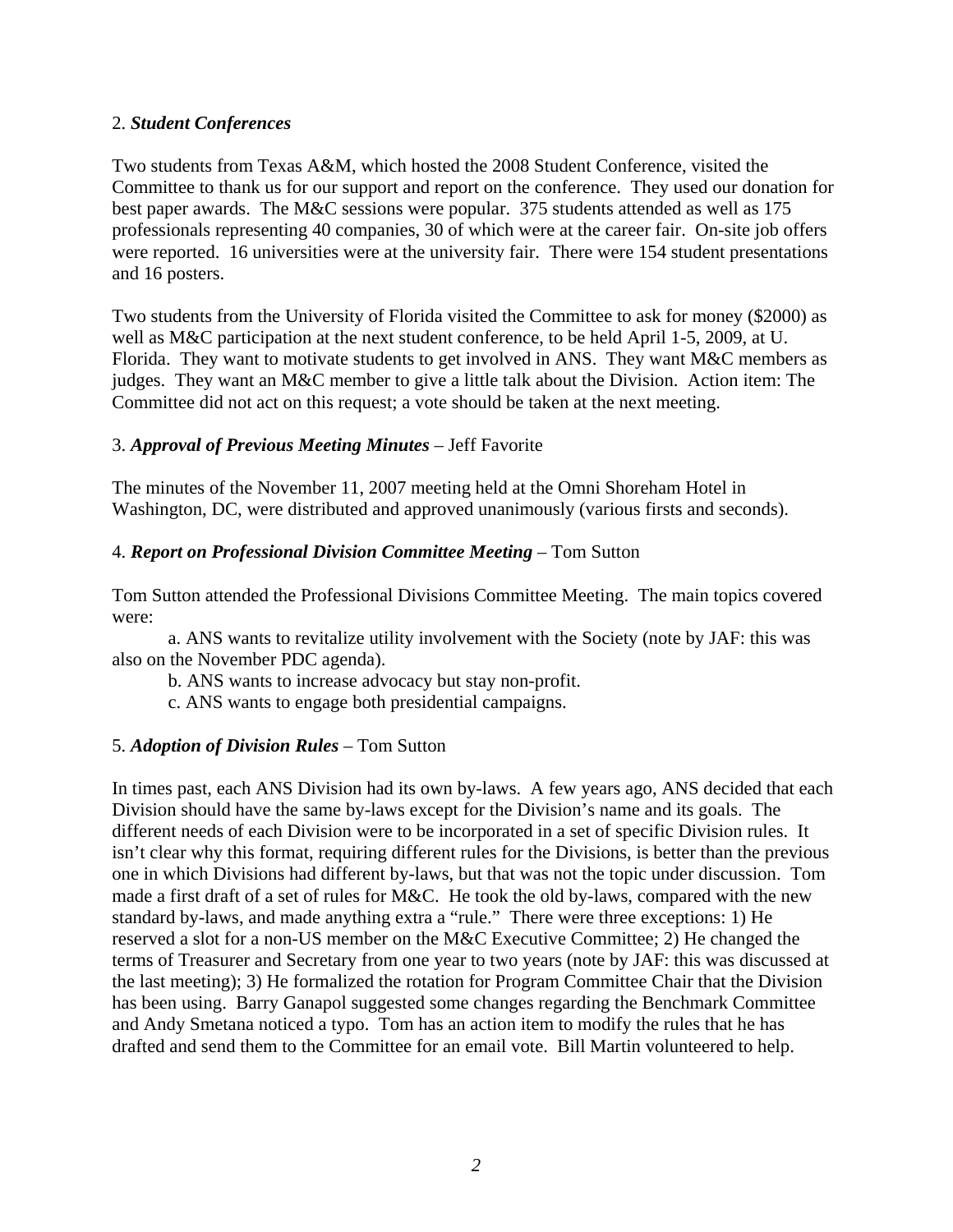# 6. *Vice-Chair's Report* – Jasmina Vujic

Jasmina lined up three speakers for the round-table. The round-table will be Monday, 2:30-4pm.

# 7. *Treasurer's Report* – Todd Urbatsch for Scott Mosher

The Treasurer's report is attached. In 2007, income from topical meetings was larger than expected and there was a change in the National Meeting cost model. Student support was more than double what was budgeted, partly because the 2008 Student Conference expenditure (donation) was made in 2007. ANS has fully endowed all scholarships so we don't need to send money to the Dannels scholarship fund (Tom Sutton will clarify with ANS what happens if we send money to a fully endowed scholarship). Rachel Slaybaugh said that she is on an ANS committee that is looking at President's Reception tickets for students. The bottom line in 2007 was a net gain of \$13,239, which was almost all from M&C+SNA'07, PHYSOR'06, and 2007 National Meeting participation. The Committee took no action on 2008 budget items (with the exception noted in item 9 below).

# 8. *Program Committee's Report* – Dmitriy Anistratov and Todd Urbatsch

There were 31 papers submitted to M&C sessions for the 2008 Summer Meeting; 24 finally appeared. There is one special session. There were 33 reviewers. The Reno meeting (Nov. 2008) has no special session yet; it is not too late to suggest one. ANS has noticed that special sessions are better attended and has suggested forming special sessions out of regular submissions.

Ray Gamino reported on the M&C 2009 conference to be held in Saratoga Springs, New York. A status report is attached. The Technical Program Committee for the meeting will meet Monday, June 9. Ray encouraged the Committee to write papers. The M&C 2009 committee is raising money, mostly to support students. He requested \$2000 from M&C for student paper awards. Tom Brunner made a motion, it was seconded by Richard Sanchez, and the motion passed unanimously.

Dmitriy reported on M&C 2011. There was interest in hosting the meeting from Shanghai, the UK, Spain, and Rio de Janeiro. In the preceding meeting, the M&C Program Committee had voted to recommend that the Executive Committee accept the proposal from Rio de Janeiro. Tom B. made a motion to accept the proposal and Jasmina seconded it; it passed unanimously.

Todd Urbatsch, the new Program Committee Chair, discussed the Fast Track procedure for getting conference papers to journals. As explained at previous meetings, the concept was disturbing to both the Program Committee and the Executive Committee (in fairness, there is a lot of membership overlap). Todd suggested ceasing M&C's involvement in Fast Track, replacing it with one of the following: 1) Nothing; 2) Agitate for faster turn-around of regular journal submissions; 3) A special "Best of MCD" edition of a journal after each meeting; or 4) A "best summary" award for the best summary and/or presentation.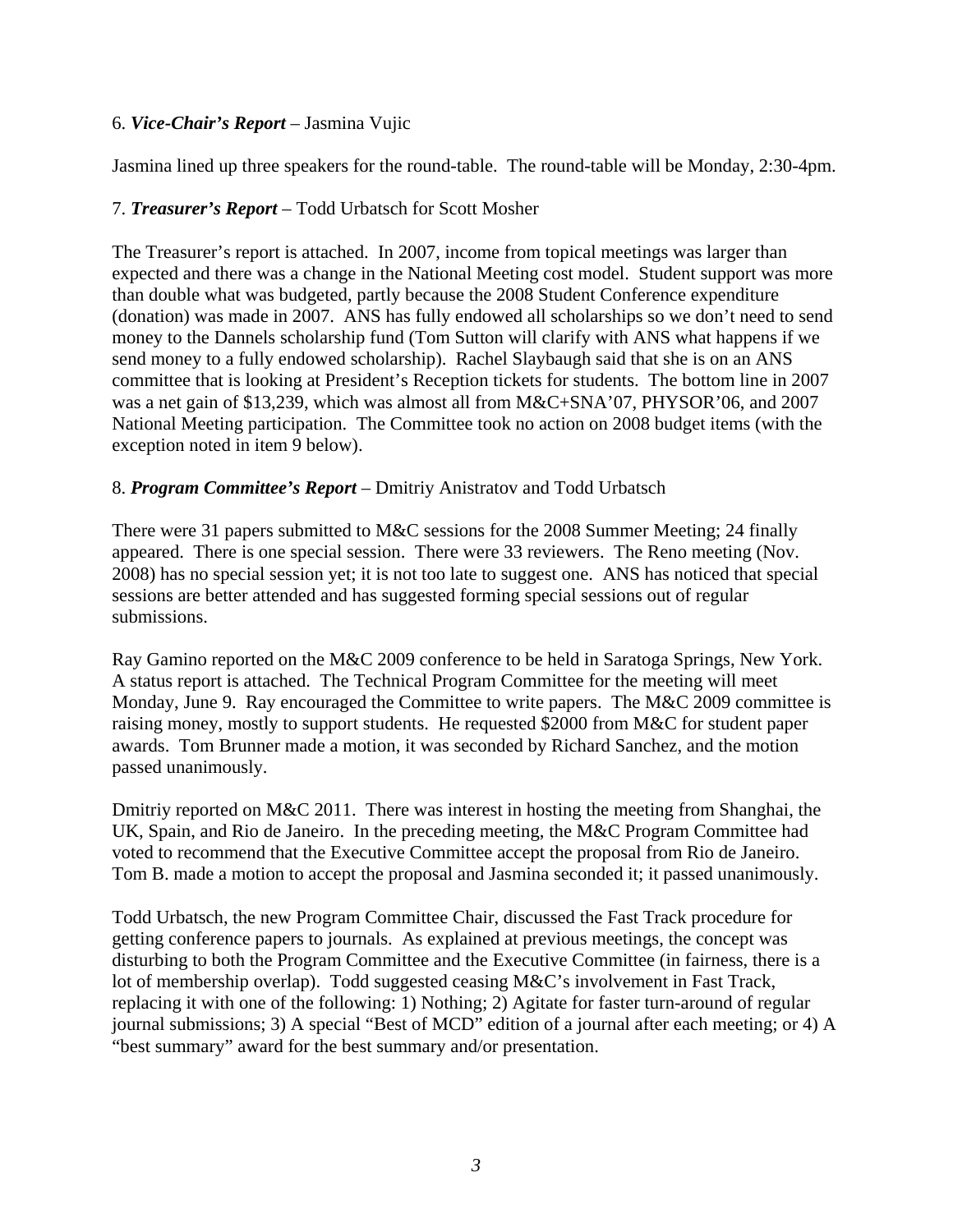There was some discussion of why the Fast Track process was instituted at all. One suggestion was that it was designed to boost meeting attendance and participation. Todd Palmer is still waiting for a second review for a Fast Track paper chosen for this meeting.

Tom Sutton pointed out that the Executive Committee never voted to join in Fast Track so we probably didn't need to vote to get out. Bill Martin noted that there didn't seem to be a lot of support for Fast Track in the Committee.

#### 9. *Nominating Committee's Report* – Bill Martin

The 2008 MCD ballot with successful candidates highlighted is attached.

#### 10. *Standing Committee Reports*

#### a. *Students* – Tom Sutton on behalf of Sara Pozzi

 MCD provided tickets to the President's Reception to MCD students who presented papers. The unused ticket transfer went well.

#### b. *Membership* – Madeline Feltus

 MCD has 1123 members. There were 136 unpaid as of April. Madeline reminded us that we only get credit for paid members. Student membership dropped by 7. We are 10% of ANS membership. We should attract students to topical meetings.

#### c. *Standards* – Andy Smetana

 Andy's report was in the June newsletter. There is a meeting for the ANS 10 standard on Thursday at 7am. ANS 10.4, verification and validation for non-safety-related software, is about to be approved. As always, Andy solicits ideas for new topics.

#### d. *Joint Benchmark* – Barry Ganapol

Barry attended the  $15<sup>th</sup>$  meeting of the Joint Benchmark Committee, and it was only the second with a quorum. That's a concern. All of the M&C members were there; M&C is one of the most supportive Divisions. Yousry Azmy discussed a three-dimensional benchmark that will be discussed at PHYSOR'08 and reported in a special session at some point. Barry's book will be out at the end of summer. Bernie discussed a three-dimensional medical physics benchmark. The Committee is looking for a Vision. They need more members, and maybe they need to change the rules on approving benchmarks. Barry said that doing a benchmark is like reviewing a journal article in the effort required.

#### e. *Journal* – Farzad Rahnema

 (Note by JAF: The Journal Committee was not on the agenda. The Secretary is unsure if this item is appearing in the right place.) Farzad attended a meeting of the ANS Journal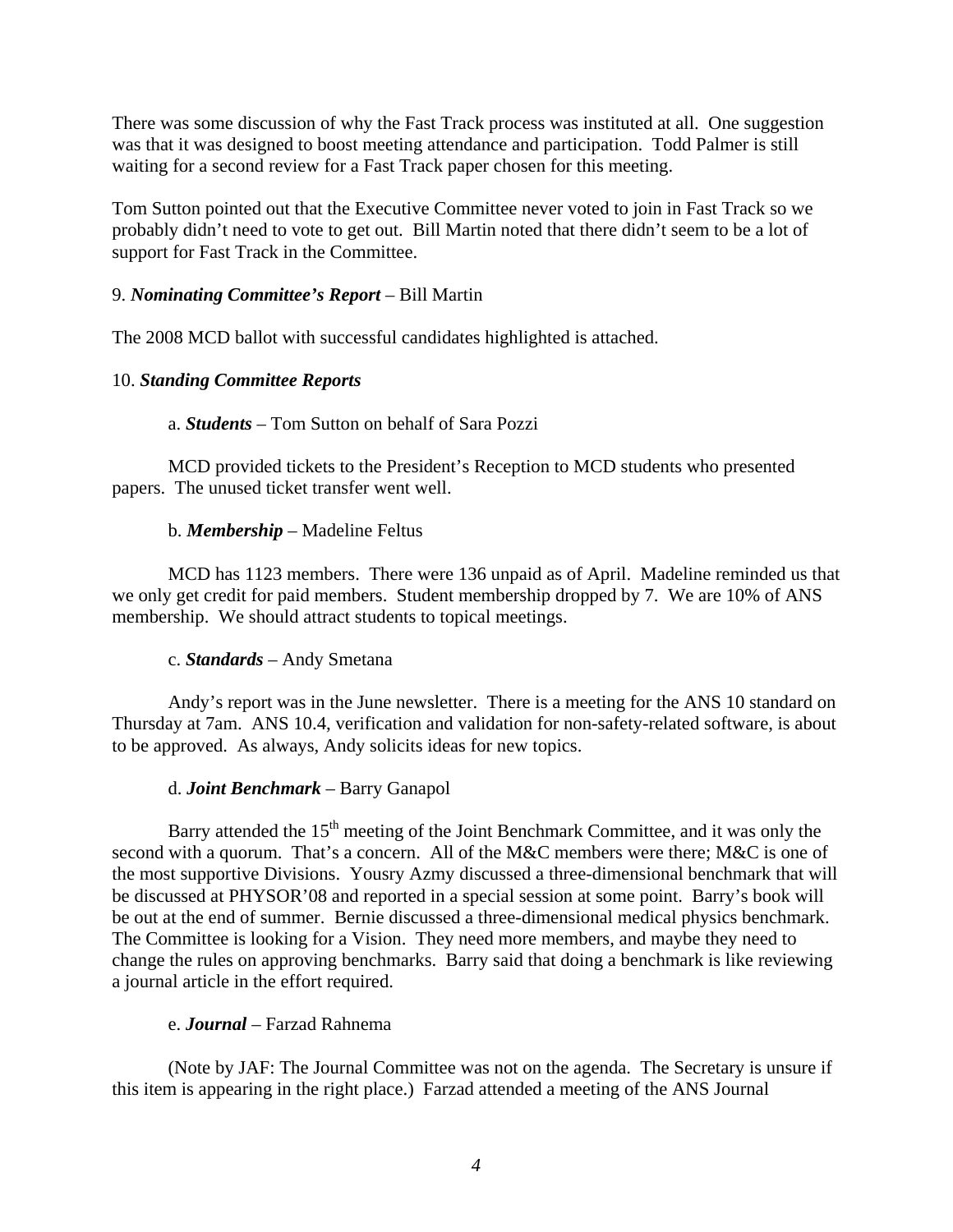Committee. MCD has requested the scanning of old journals, *Fusion Science and Technology*, *Nuclear Technology*, and of course *Nuclear Science and Engineering*. ANS says that will cost \$300K. The ANS Publication Committee will be the ones to approve it. Among the options is for the Divisions to help pay. Farzad recommended that M&C offer \$5000 towards the effort as a show of interest and encouragement. Forrest Brown said that it's ridiculous and makes us look bad that old NSEs aren't already available electronically. Richard asked if we would get access and Farzad said that wasn't discussed. Bill said that last year's cost estimate was only \$75K. MCD has already written a letter supporting this. Forrest noted a sense in the Executive Committee that it's ANS's responsibility to get this done and suggested we write another letter with very strong wording that it is their responsibility. Tom B. made a motion, Tom S. seconded it, and now Forrest has an action item to draft the letter.

#### f. *Computational Medical Physics Working Group* – ? (note by JAF: Sorry!)

M&C is working on making the CMPWG meetings Class 4. They have 50-100 attendees. The next meeting is October 2009. Robert Singleterry suggested that Class 4 meetings might only need six months lead time.

#### g. *Publicity* – Avneet Sood

 Some received the paper newsletter before leaving for Anaheim, some didn't. It's a bit frustrating since there is a lot of meeting advertisement in the newsletter. Still, the email copy was delivered. Todd Palmer has updated the M&C web site. Farzad is updating the CMPWG site.

#### 11. *Old Business*

There had been rumors that the Division was supposed to get some amount of money from ANS for each paper (beyond some threshold) presented at a topical meeting, up to \$60/paper (item 4d from the November 2007 minutes). Tom Sutton found that the Division has been getting this money all along. It has even appeared on the Treasurer's Report.

#### 12. *New Business*

Forrest reported to the Executive Committee that he and two other M&C members have serious concerns about the ANS Honors and Awards Committee's procedures for choosing new Fellows. Forrest is going to give the ANS Honors and Awards Committee some suggestions. At some point, the M&C Honors and Awards Committee should get involved.

#### 13. *Next Meeting*

The next meeting of the MCD Executive Committee will be 2pm November 9, 2008, in Reno, Nevada.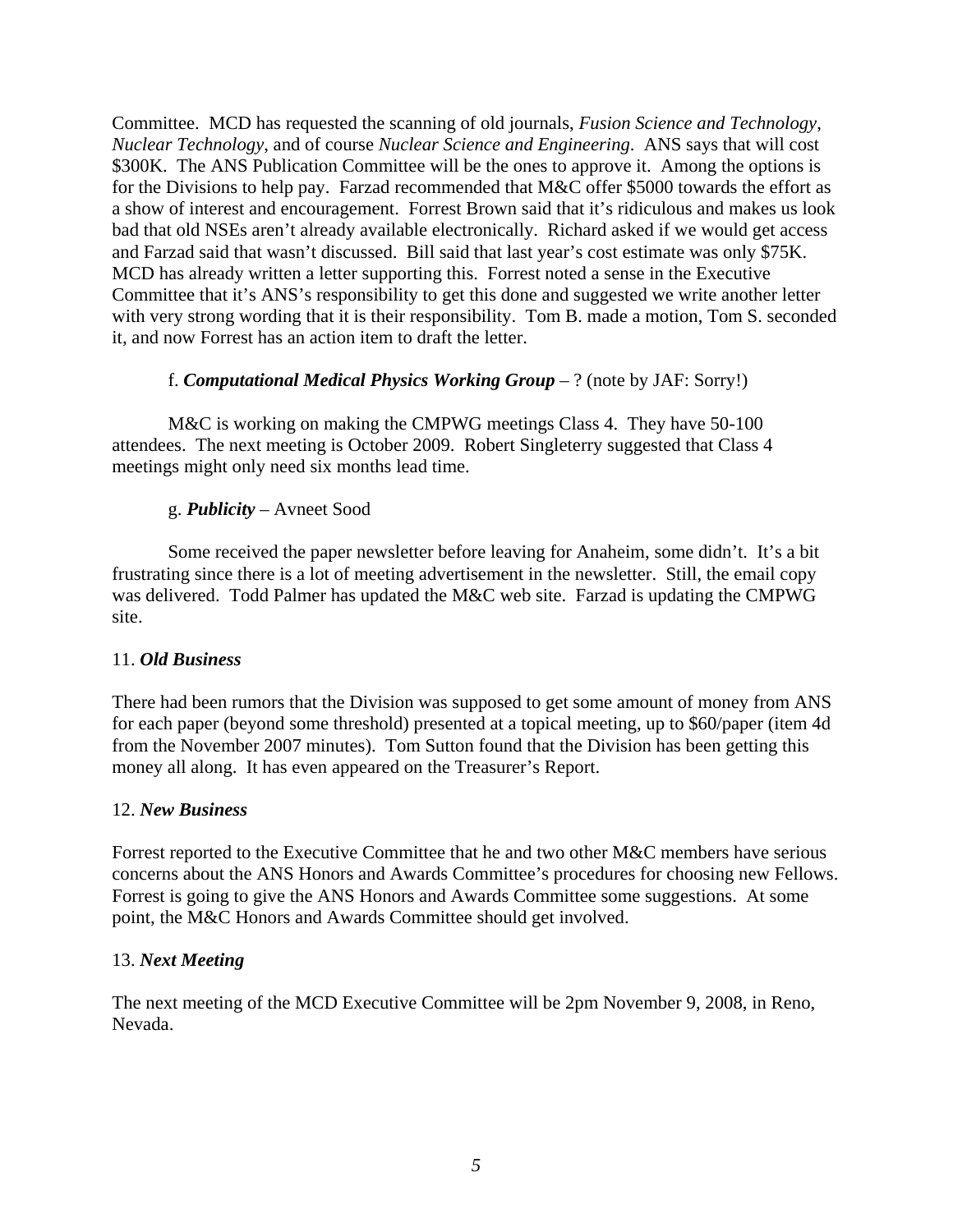# 14. *Adjournment*

The meeting was adjourned at 4:16pm.

Respectfully submitted,

Jeffrey A. Favorite, Ph.D., Secretary ANS Mathematics and Computation Division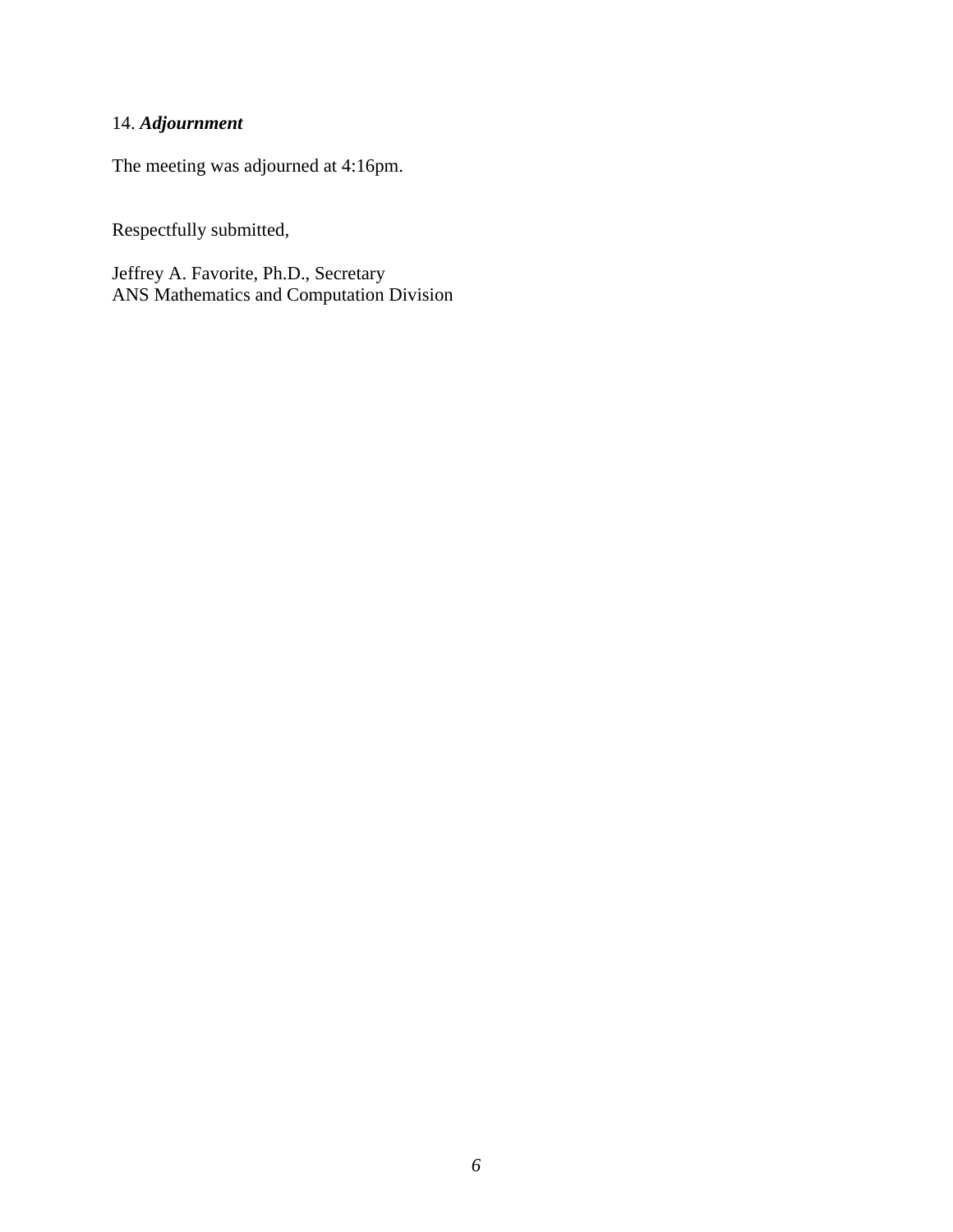#### EXECUTIVE COMMITTEE TREASURER REPORT MATHEMATICS AND COMPUTATION DIVISION JUNE 17, 2008 AMERICAN NUCLEAR SOCIETY ACCEPTED

Calendar Year 2007 – Final Financial Statement

|                                 | Approved<br><b>Nov 2006</b> | 2007<br>(final) | Details                                                                                                                                                                                                                                                       |
|---------------------------------|-----------------------------|-----------------|---------------------------------------------------------------------------------------------------------------------------------------------------------------------------------------------------------------------------------------------------------------|
| <b>Income</b>                   |                             |                 |                                                                                                                                                                                                                                                               |
| Carry Forward, Prior Year       | 13,588                      | 13,646          |                                                                                                                                                                                                                                                               |
| <b>Member Allocation</b>        | 1,000                       | 1,068           | \$1 per MCD member                                                                                                                                                                                                                                            |
| Other Budget Funds              | $\Omega$                    | 13,689          | \$6722 for M&C+SNA07                                                                                                                                                                                                                                          |
|                                 |                             |                 | \$5977 for PHYSOR-2006 (profit sharing)<br>\$990 for 2007 National Mtg Participation                                                                                                                                                                          |
| <b>Total Budget Funds</b>       | 14,588                      | 28,403          |                                                                                                                                                                                                                                                               |
| <b>Expenses</b>                 |                             |                 |                                                                                                                                                                                                                                                               |
| <b>Newsletters</b>              | 0                           | 0               | Newsletters by e-mail only                                                                                                                                                                                                                                    |
| Awards, Plaques                 | 1,500                       | 0               |                                                                                                                                                                                                                                                               |
| <b>National Meeting Costs</b>   | 1,040                       | 0               |                                                                                                                                                                                                                                                               |
| <b>Division Officer Expense</b> | 0                           | $\overline{0}$  |                                                                                                                                                                                                                                                               |
| <b>Student Support</b>          | 2,000                       | 5,116           | S1000 ANS Student Conference 2007<br>\$1400 Jun. Boston Reception Student Ticke<br>\$500 Jun. Boston Student Travel Support<br>\$1500 2008 ANS Student Conf. Texas A&M<br>\$216 Nov. D.C. Reception Student Tickets<br>\$500 Nov. D.C. Student Travel Support |
| Scholarship/Need Funding        | 0                           | 0               |                                                                                                                                                                                                                                                               |
| <b>Other Expenses</b>           | $\Omega$                    | $\overline{0}$  |                                                                                                                                                                                                                                                               |
| <b>Total Expenses</b>           | 4,540                       | 5,116           |                                                                                                                                                                                                                                                               |
| <b>Carry Over, Year End</b>     | 10,048                      | 23,287          |                                                                                                                                                                                                                                                               |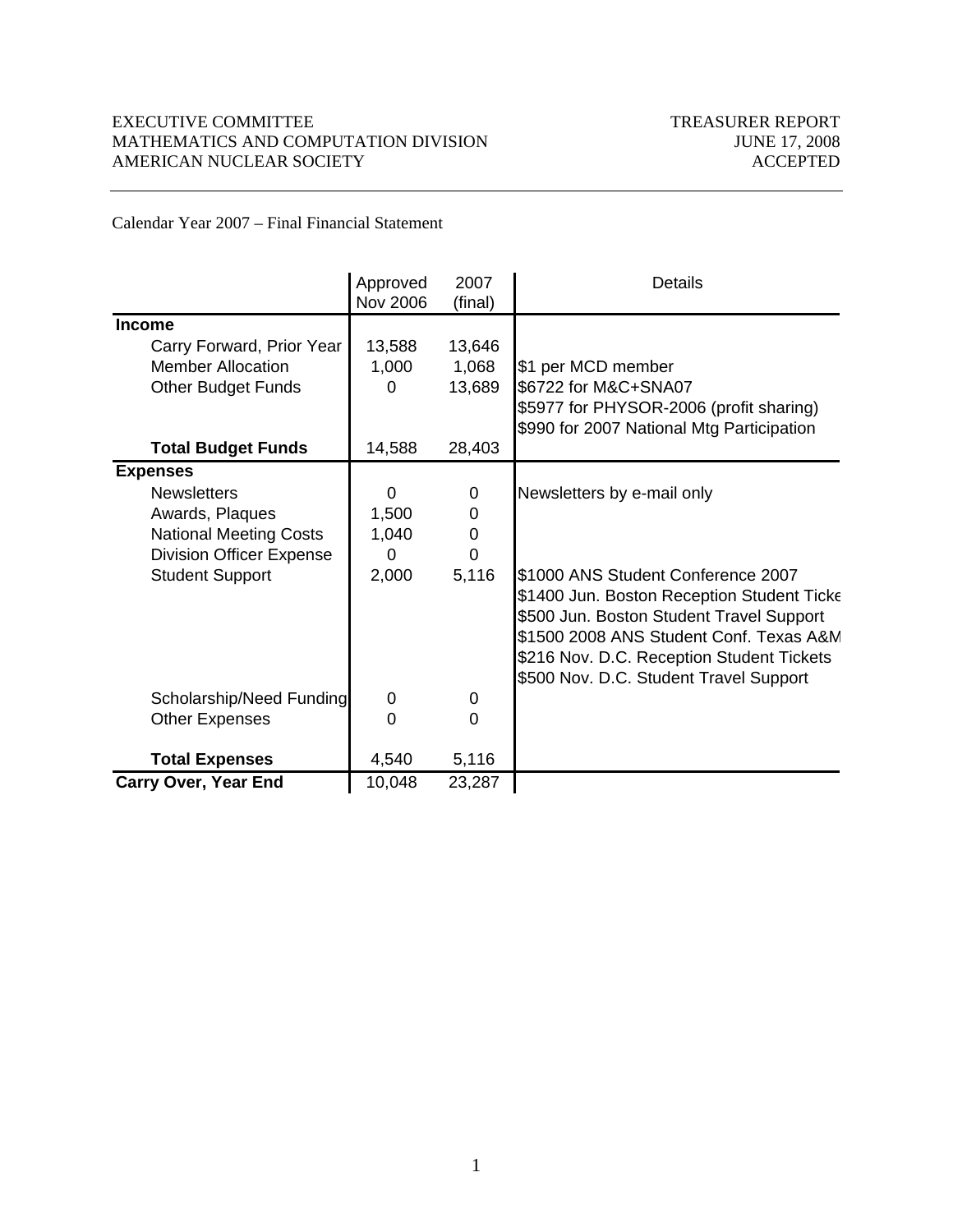Estimate for Calendar Year 2008

The budget for calendar year 2008 was approved by the executive committee on November 11, 2007 at the Winter Meeting in Washington, D.C. and sent to ANS Headquarters. The current estimate for 2008:

|                                 | Approved | 2008       | Details                                          |  |  |
|---------------------------------|----------|------------|--------------------------------------------------|--|--|
|                                 | Nov 2007 | (estimate) |                                                  |  |  |
| <b>Income</b>                   |          |            |                                                  |  |  |
| Carry Forward, Prior Year       | 22,213   | 23,287     | F                                                |  |  |
| <b>Member Allocation</b>        | 1,068    | 2,186      | F.<br>\$2 per MCD member                         |  |  |
| <b>Other Budget Funds</b>       | 600      | 600        | \$600 for 2008 National Mtg Participation<br>E.  |  |  |
| <b>Total Budget Funds</b>       | 23,881   | 26,073     |                                                  |  |  |
| <b>Expenses</b>                 |          |            |                                                  |  |  |
| <b>Newsletters</b>              | 0        | 0          | E Newsletters by e-mail only                     |  |  |
| Awards, Plaques                 | 1,500    | 1,500      | \$1000 Pomraning Memorial<br>Е.                  |  |  |
|                                 |          |            | \$500 Distinguished Service<br>Е                 |  |  |
| <b>National Meeting Costs</b>   | $\Omega$ | 0          | E                                                |  |  |
| <b>Division Officer Expense</b> | 0        | $\Omega$   | E                                                |  |  |
| <b>Student Support</b>          | 5,300    | 3,360      | P<br>\$500 Student Travel for Annual Meeting     |  |  |
|                                 |          |            | \$960 Reception Tickets for Annual Meeting<br>P  |  |  |
|                                 |          |            | \$500 Student Travel for Winter Meeting<br>Е     |  |  |
|                                 |          |            | \$1400 Reception Tickets for Annual Meeting<br>Е |  |  |
| Scholarship/Need Funding        | 1,000    | 1,000      | Dannels Scholarship<br>Е                         |  |  |
| <b>Other Expenses</b>           | 0        | 0          | Е                                                |  |  |
|                                 |          |            |                                                  |  |  |
| <b>Total Expenses</b>           | 7,800    | 5,860      |                                                  |  |  |
| <b>Carry Over, Year End</b>     | 16,081   | 20,213     |                                                  |  |  |

The ANS division member allocation increased from \$1 to \$2 per member in 2008.

The disbursement for student tickets to the President's Reception at the current meeting (\$960) is likely to change due to the new practice of transferring unused tickets from full meeting registrants to students.

The funds approved for the 2008 ANS Student Conference at Texas A&M (\$1500) were disbursed in November and appear on the CY2007 financial statement.

ANS Scholarships are now fully endowed by the Board of Directors. The \$1000 allocated to the Dannels Scholarship (which has not yet been transferred) may not be necessary.

- F Final considered final by ANS Headquarters
- P Pending still pending with ANS Headquarters
- E Estimate estimates for the rest of the year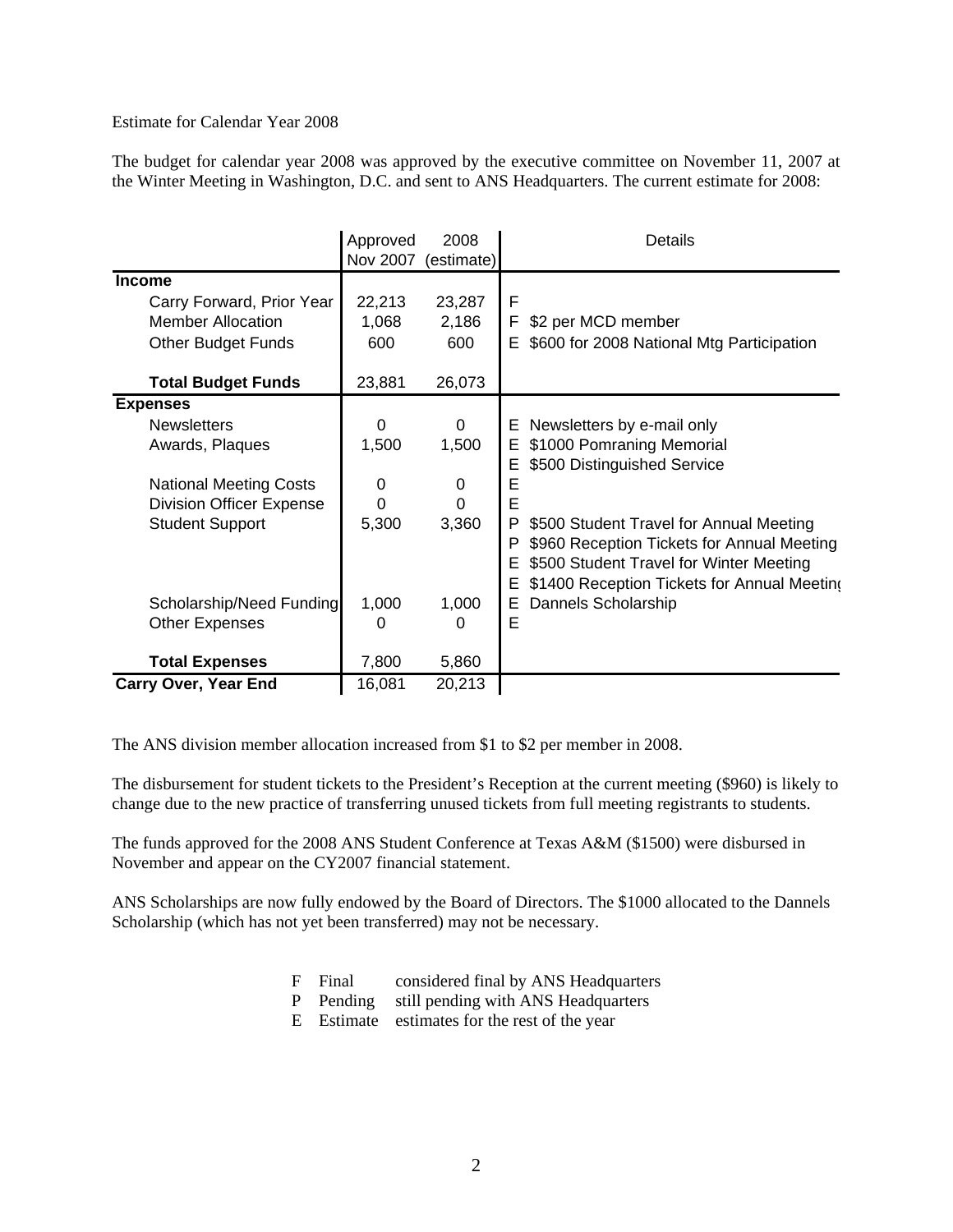# **Dannels Scholarship**

| <b>Balance 01/01/08</b>       | \$59,155 |
|-------------------------------|----------|
| <b>Plus 3 Months Interest</b> | \$776    |
| Plus 2008 Receipts            | \$O      |
| Minus 2008 Disbursements      | \$0      |
| <b>Balance 3/31/08</b>        | \$59.931 |

# **Upcoming Conferences**

|      | 2008 Sept 14-19 | PHYSOR'08             | Interlaken, Switzerland |
|------|-----------------|-----------------------|-------------------------|
| 2008 | Nov $9-13$      | Winter Meeting        | Reno, NV                |
|      | 2009 May 3-7    | M&C 2009              | Saratoga Springs, NY    |
| 2009 | June 14-18      | <b>Annual Meeting</b> | Atlanta, GA             |
| 2009 | Nov 15-19       | <b>Winter Meeting</b> | Washington, D.C.        |

# **MCD Historical Data**

|                                   | Calendar Year |        |        |        |          |          | 3 Month |        |
|-----------------------------------|---------------|--------|--------|--------|----------|----------|---------|--------|
|                                   | 2001          | 2002   | 2003   | 2004   | 2005     | 2006     | 2007    | 2008   |
| <b>Income</b>                     |               |        |        |        |          |          |         |        |
| Carry Forward, Prior Year         | 15,857        | 12,040 | 18,956 | 28,069 | 17,991   | 14,388   | 13,646  | 23,287 |
| <b>Member Allocation</b>          | 924           | 819    | 885    | 918    | 942      | 1,000    | 1,068   | 2,186  |
| <b>Other Budget Funds</b>         | 660           | 13,925 | 10,562 | 2,654  | 4,061    | 7,600    | 13,689  | 0      |
| <b>Total Budget Funds</b>         | 17,441        | 26,784 | 30,403 | 31,641 | 22,994   | 22,988   | 28,403  | 25,473 |
| <b>Expenses</b>                   |               |        |        |        |          |          |         |        |
| <b>Newsletters</b>                | 66            | 0      | 8      | 0      | 0        | 42       | 0       | 0      |
| Awards, Plaques                   | 835           | 0      | 101    | 0      | 1,521    | 0        | 0       | 0      |
| <b>National Meeting Costs</b>     | 0             | 225    | 0      | 650    | 585      | $\Omega$ | 0       | 0      |
| Division Officer Expense          | 0             | 0      | 0      | 0      | $\Omega$ | $\Omega$ | 0       | 0      |
| <b>Student Support</b>            | 1,500         | 3,800  | 1,225  | 3,000  | 3,000    | 2,300    | 5,116   | 0      |
| Scholarship/Need Funding          | 0             | 1,000  | 1,000  | 10,000 | 1,000    | 7,000    | 0       | 0      |
| Other Expenses                    | 3,000         | 2,803  | 0      | 0      | 2,500    | 0        | 0       | 0      |
| <b>Total Expenses</b>             | 5,401         | 7,828  | 2,334  | 13,650 | 8,606    | 9,342    | 5,116   | 0      |
| <b>Carry Over, Year End</b>       | 12,040        | 18,956 | 28,069 | 17,991 | 14,388   | 13,646   | 23,287  |        |
| <b>Excess Funds over Expenses</b> |               |        |        |        |          |          |         | 25,473 |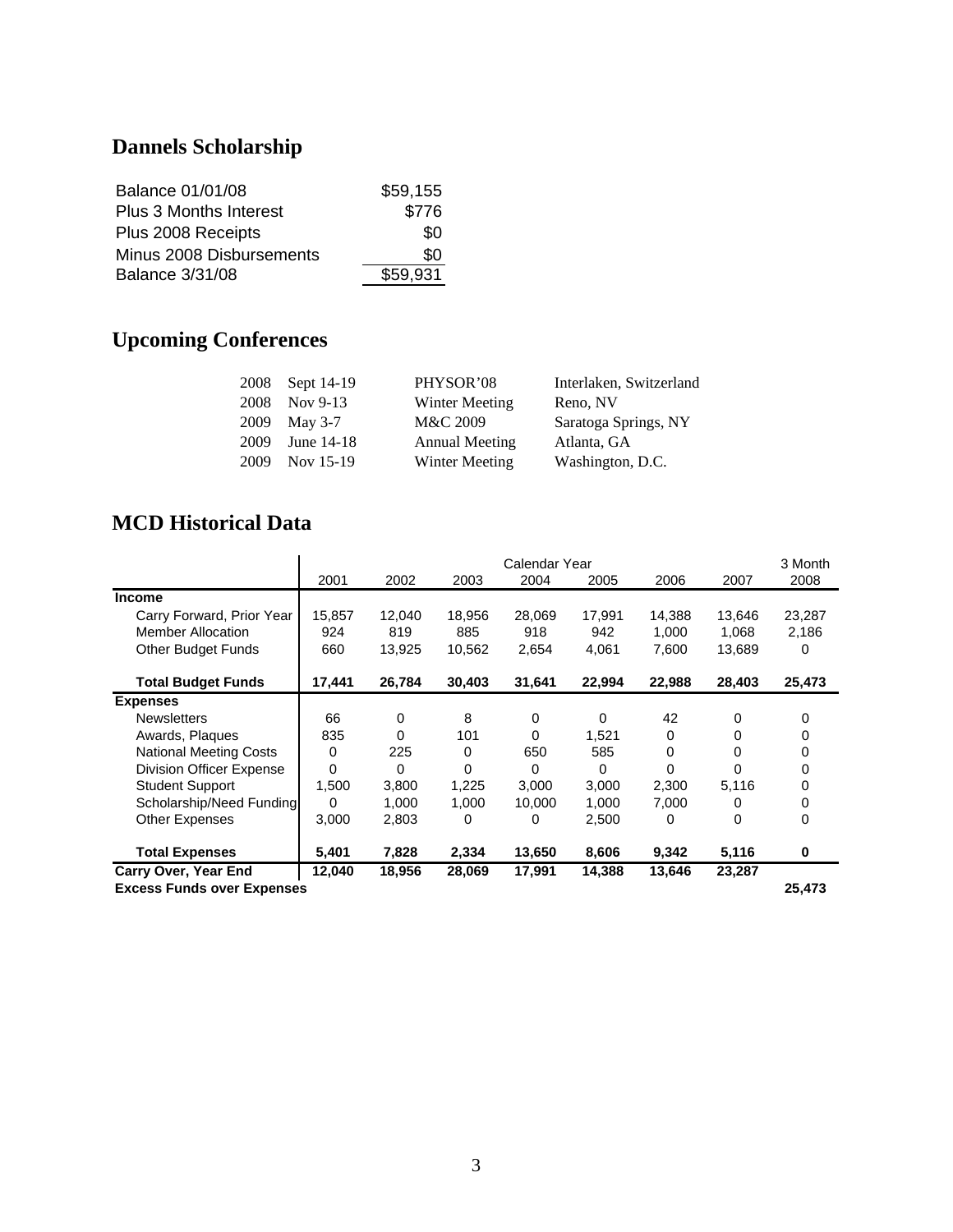

**2009 International Conference on Mathematics, Computational Methods & Reactor Physics** 

June 2008 Status Report (Anaheim ANS Meeting)

- 1) Actions at Anaheim Meeting
	- Obtain Final Approval from National Program Committee
	- Meet with Technical Program Committee Monday 06/09, Magic Kingdom Ballroom 1, 1:30pm (just before M&C roundtable)
- 2) Technical Program
	- ~100 members on TPC; see website
	- 14 special sessions; 16 regular sessions
	- Targeting ~225 papers; tentatively 4 parallel sessions; 2 poster sessions
	- Deadline for 1500 Word Summaries **9/30/08 (Now is the time!)**
- 3) Finance
	- Final Budget Sent To ANS Director of Meetings
- 4) Publications
	- Proceedings on CD; Abstract Booklet similar to PHYSOR06, M&C '07, etc.
- 5) Publicity
	- Target key divisions (MCD, RPD, RPSD) via e-mails & newsletters
	- Flyers; Ad in Nuclear News
- 6) Hotel & Special Events
	- Contract signed The Saratoga Hilton
	- Developing event schedule
- 7) Web Site (via ANS Meetings page, or link below)
	- http://local.ans.org/ne-ny/topical\_2009\_neny.html
- 8) Industry Support
	- Knolls Atomic Power Laboratory will be major sponsor; contacting other laboratories, private industry, etc.
- 9) Tutorials
	- Sunday and Thursday pm tutorials planned; emphasis on codes